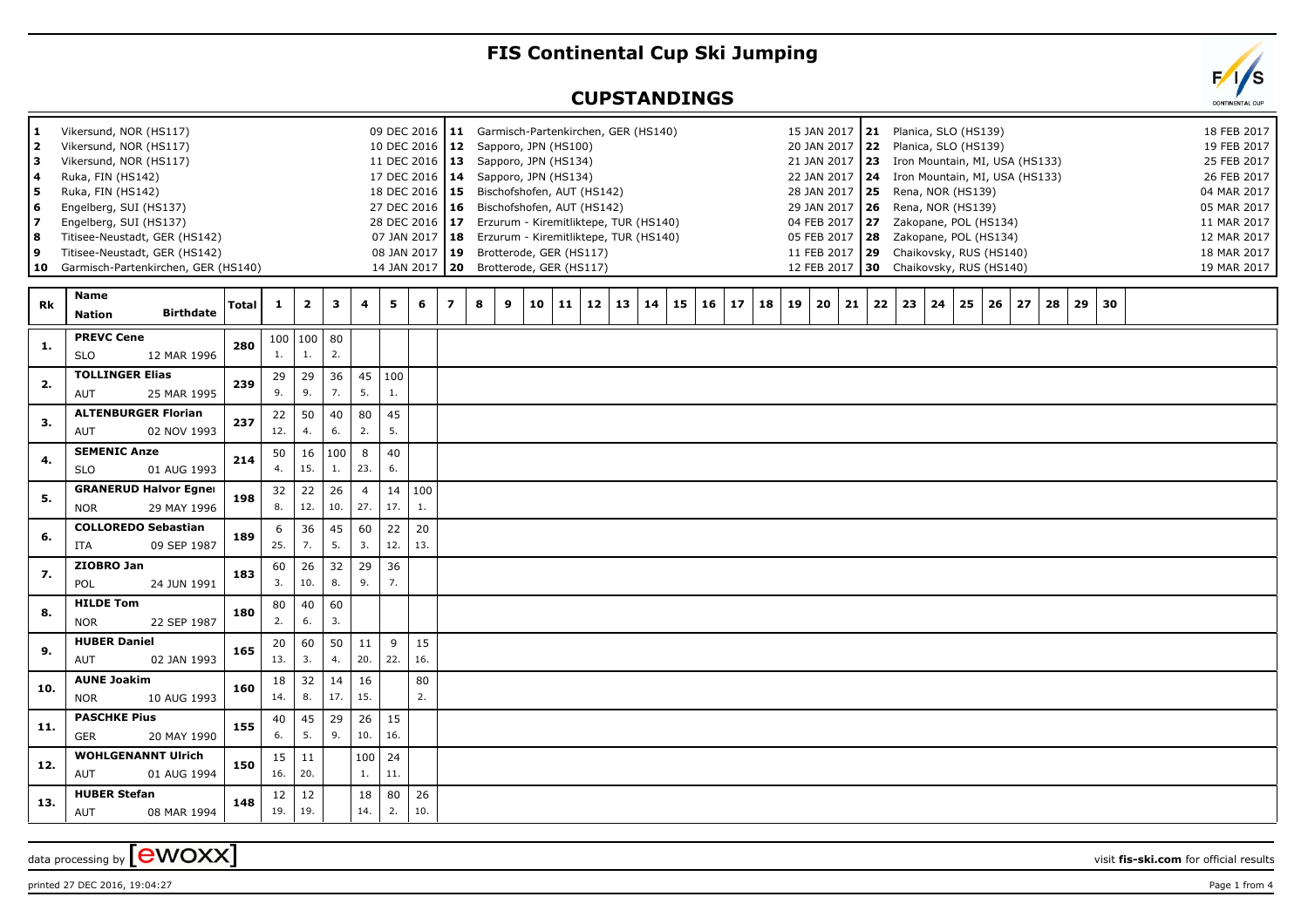| <b>Rk</b> | Name<br><b>Birthdate</b><br><b>Nation</b>                 | <b>Total</b> | $\mathbf{1}$          | $\overline{2}$        | $\overline{\mathbf{3}}$ | $\overline{\mathbf{4}}$        | 5                     | 6                   | $\overline{z}$ | 8 | 9 | 10 | $11 \mid 12$ | 13 | $\vert$ 14 | $15 \mid 16 \mid 17$ | 18 | 19 | 20 | 21 | $22 \mid 23$ | 24 | 25 | 26 | 27 | 28 | 29 | 30 |  |  |
|-----------|-----------------------------------------------------------|--------------|-----------------------|-----------------------|-------------------------|--------------------------------|-----------------------|---------------------|----------------|---|---|----|--------------|----|------------|----------------------|----|----|----|----|--------------|----|----|----|----|----|----|----|--|--|
| 14.       | <b>JUSTIN Rok</b><br>06 APR 1993<br><b>SLO</b>            | 133          | 24<br>11.             | 80<br>2.              | 22<br>12.               |                                | $\overline{7}$<br>24. |                     |                |   |   |    |              |    |            |                      |    |    |    |    |              |    |    |    |    |    |    |    |  |  |
| 15.       | <b>PAVLOVCIC Bor</b><br><b>SLO</b><br>27 JUN 1998         | 110          | 45<br>5.              | 24<br>11.             | 18<br>14.               | 22<br>12.                      |                       | $\mathbf{1}$<br>30. |                |   |   |    |              |    |            |                      |    |    |    |    |              |    |    |    |    |    |    |    |  |  |
| 15.       | <b>ASCHENWALD Philipp</b><br>12 NOV 1995<br>AUT           | 110          |                       | 10<br>21.             |                         | 40<br>6.                       | 60<br>3.              |                     |                |   |   |    |              |    |            |                      |    |    |    |    |              |    |    |    |    |    |    |    |  |  |
| 17.       | <b>POGRAJC Andraz</b><br><b>SLO</b><br>26 SEP 1991        | 102          | 16<br>15.             | 18<br>14.             | 24<br>11.               | 12<br>19.                      | 32<br>8.              |                     |                |   |   |    |              |    |            |                      |    |    |    |    |              |    |    |    |    |    |    |    |  |  |
| 18.       | <b>SOEBERG Sigurd Nymoel</b><br>31 AUG 1994<br><b>NOR</b> | 88           |                       | 22<br>12.             | 13<br>18.               |                                | 13<br>18.             | 40<br>6.            |                |   |   |    |              |    |            |                      |    |    |    |    |              |    |    |    |    |    |    |    |  |  |
| 19.       | <b>BRESADOLA Davide</b><br>10 SEP 1988<br>ITA             | 86           | 8<br>23.              | 13<br>18.             | 11<br>20.               | 36<br>7.                       | 18<br>14.             |                     |                |   |   |    |              |    |            |                      |    |    |    |    |              |    |    |    |    |    |    |    |  |  |
| 20.       | <b>BIEGUN Krzysztof</b><br>21 MAY 1994<br>POL             | 84           | 11<br>20.             | $\overline{5}$<br>26. |                         | 60<br>3.                       |                       | 8<br>23.            |                |   |   |    |              |    |            |                      |    |    |    |    |              |    |    |    |    |    |    |    |  |  |
| 20.       | <b>ZUPANCIC Miran</b><br><b>SLO</b><br>11 NOV 1989        | 84           |                       |                       | 12<br>19.               | 20<br>13.                      | 16<br>15.             | 36<br>7.            |                |   |   |    |              |    |            |                      |    |    |    |    |              |    |    |    |    |    |    |    |  |  |
| 22.       | <b>AALTO Antti</b><br><b>FIN</b><br>02 APR 1995           | 77           |                       |                       |                         | 5<br>26.                       | 50<br>4.              | 22<br>12.           |                |   |   |    |              |    |            |                      |    |    |    |    |              |    |    |    |    |    |    |    |  |  |
| 23.       | <b>HOFFMANN Felix</b><br>14 OCT 1997<br>GER               | 73           | 26<br>10.             | 8<br>23.              | 16<br>15.               | 14<br>17.                      |                       | 9<br>22.            |                |   |   |    |              |    |            |                      |    |    |    |    |              |    |    |    |    |    |    |    |  |  |
| 24.       | <b>ASIKAINEN Lauri</b><br>28 MAY 1989<br>FIN              | 65           | $\overline{4}$<br>27. |                       |                         | 32<br>8.                       | 29<br>9.              |                     |                |   |   |    |              |    |            |                      |    |    |    |    |              |    |    |    |    |    |    |    |  |  |
| 25.       | <b>REISENAUER Janni</b><br>07 NOV 1997<br>AUT             | 64           | 36<br>7.              | $\overline{2}$<br>29. |                         | 6<br>25.                       | 10<br>21.             | 10<br>21.           |                |   |   |    |              |    |            |                      |    |    |    |    |              |    |    |    |    |    |    |    |  |  |
| 26.       | <b>OSTERC Aljaz</b><br>02 MAR 1999<br><b>SLO</b>          | 60           |                       |                       |                         |                                |                       | 60<br>3.            |                |   |   |    |              |    |            |                      |    |    |    |    |              |    |    |    |    |    |    |    |  |  |
| 27.       | <b>BUSKUM Andreas Graner</b><br>05 JUN 1996<br><b>NOR</b> | 56           | 15<br>16.             | 15<br>16.             | 20<br>13.               | $\mathbf{1}$<br>30.            | $5\phantom{a}$<br>26. |                     |                |   |   |    |              |    |            |                      |    |    |    |    |              |    |    |    |    |    |    |    |  |  |
| 28.       | <b>BJERKEENGEN Fredrik</b><br>11 NOV 1988<br><b>NOR</b>   | 52           |                       |                       |                         | 26<br>10.                      | 26<br>10.             |                     |                |   |   |    |              |    |            |                      |    |    |    |    |              |    |    |    |    |    |    |    |  |  |
| 29.       | <b>FORFANG Johann Andre</b><br><b>NOR</b><br>04 JUL 1995  | 50           |                       |                       |                         |                                |                       | 50<br>4.            |                |   |   |    |              |    |            |                      |    |    |    |    |              |    |    |    |    |    |    |    |  |  |
| 30.       | <b>DEZMAN Nejc</b><br><b>SLO</b><br>07 DEC 1992           | 45           |                       |                       |                         |                                |                       | 45<br>5.            |                |   |   |    |              |    |            |                      |    |    |    |    |              |    |    |    |    |    |    |    |  |  |
| 30.       | <b>BARTOL Tilen</b><br><b>SLO</b><br>17 APR 1997          | 45           |                       |                       |                         | 9<br>22.                       | $12\,$<br>19.         | 24<br>11.           |                |   |   |    |              |    |            |                      |    |    |    |    |              |    |    |    |    |    |    |    |  |  |
| 32.       | <b>KRAUS Marinus</b><br><b>GER</b><br>13 FEB 1991         | 43           |                       |                       | 15<br>16.               | $\overline{\mathbf{3}}$<br>28. | 20<br>13.             | 5<br>26.            |                |   |   |    |              |    |            |                      |    |    |    |    |              |    |    |    |    |    |    |    |  |  |

printed 27 DEC 2016, 19:04:27 **Page 2** from 4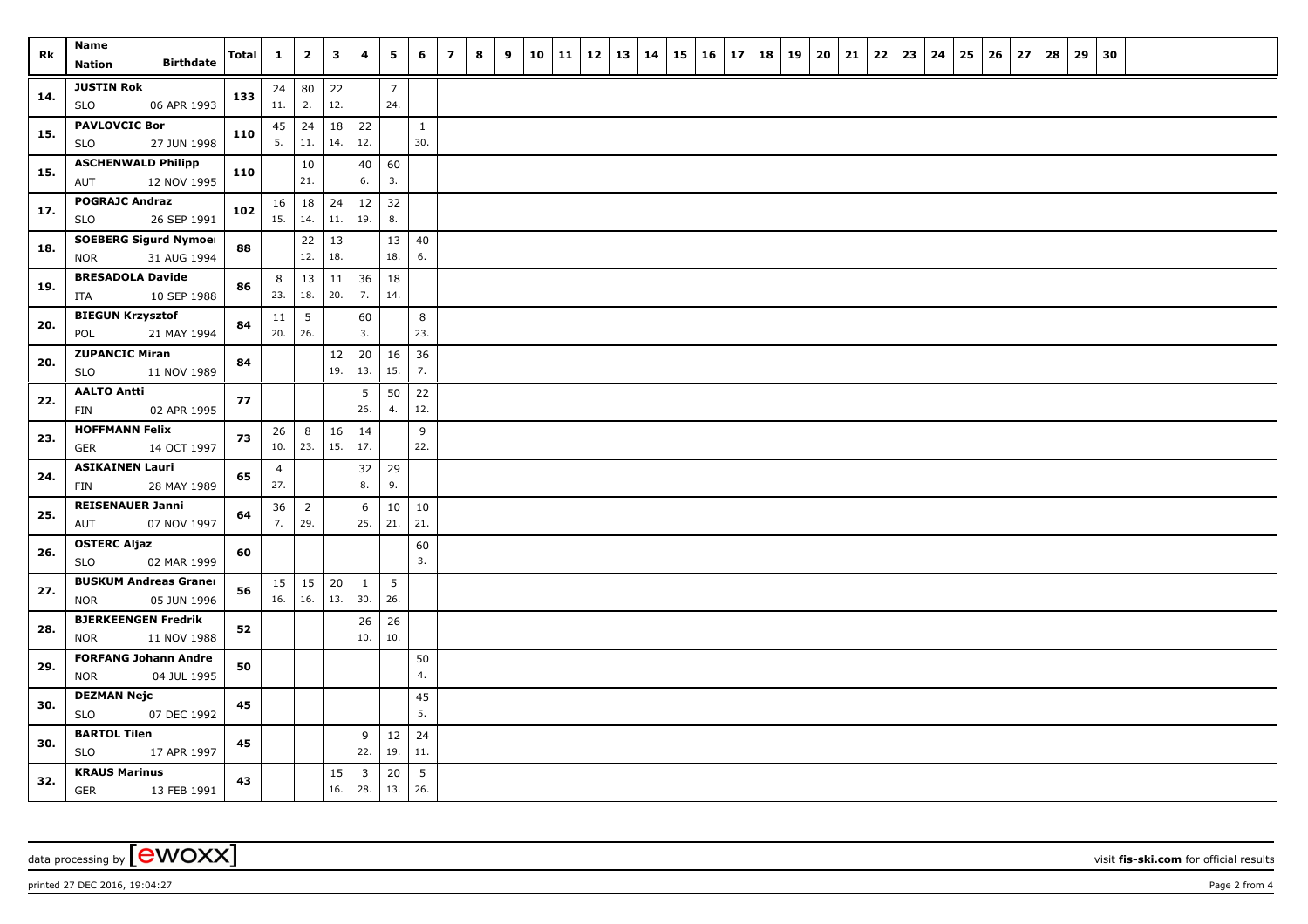| Rk  | Name<br><b>Birthdate</b><br><b>Nation</b>                 | Total          | $\mathbf{1}$              | $\overline{2}$        | $\mathbf{3}$           | 4                     | 5                              | 6                     | $\overline{z}$ | 8 | 9 | 10 | 11 | 12 | 13 | 14 | $15 \mid 16 \mid 17$ | 18 | 19 | 20 | 21 | $22 \mid 23$ | 24 | 25 | 26 | 27 | 28 | 29 | 30 |  |  |
|-----|-----------------------------------------------------------|----------------|---------------------------|-----------------------|------------------------|-----------------------|--------------------------------|-----------------------|----------------|---|---|----|----|----|----|----|----------------------|----|----|----|----|--------------|----|----|----|----|----|----|----|--|--|
| 33. | <b>WOLNY Jakub</b><br>15 MAY 1995<br>POL                  | 36             | $\overline{3}$<br>28.     | $\overline{7}$<br>24. | $5\phantom{.0}$<br>26. | 21.                   | $10 \mid 11$<br>20.            |                       |                |   |   |    |    |    |    |    |                      |    |    |    |    |              |    |    |    |    |    |    |    |  |  |
| 34. | <b>AIGNER Clemens</b><br>02 FEB 1993<br>AUT               | 32             |                           |                       |                        |                       |                                | 32<br>8.              |                |   |   |    |    |    |    |    |                      |    |    |    |    |              |    |    |    |    |    |    |    |  |  |
| 35. | <b>SCHULER Andreas</b><br>SUI<br>30 DEC 1995              | 30             | $\overline{7}$<br>24.     |                       | 10<br>21.              |                       |                                | 13<br>18.             |                |   |   |    |    |    |    |    |                      |    |    |    |    |              |    |    |    |    |    |    |    |  |  |
| 36. | <b>BJOERENG Joacim Oeder</b><br><b>NOR</b><br>14 DEC 1995 | 29             |                           |                       |                        |                       |                                | 29<br>9.              |                |   |   |    |    |    |    |    |                      |    |    |    |    |              |    |    |    |    |    |    |    |  |  |
| 37. | <b>HAUKEDAL Richard</b><br><b>NOR</b><br>31 AUG 1996      | 28             |                           |                       | $\overline{7}$<br>24.  | 15<br>16.             | 6<br>25.                       |                       |                |   |   |    |    |    |    |    |                      |    |    |    |    |              |    |    |    |    |    |    |    |  |  |
| 38. | <b>BIELA Stanislaw</b><br>02 APR 1994<br>POL              | 24             | $10 \mid 10$<br>21.   21. |                       |                        |                       | $\overline{4}$<br>27.          |                       |                |   |   |    |    |    |    |    |                      |    |    |    |    |              |    |    |    |    |    |    |    |  |  |
| 39. | <b>POLASEK Viktor</b><br>CZE<br>18 JUL 1997               | 22             |                           | 14<br>17.             | 8<br>23.               |                       |                                |                       |                |   |   |    |    |    |    |    |                      |    |    |    |    |              |    |    |    |    |    |    |    |  |  |
| 39. | <b>KOZISEK Cestmir</b><br>CZE<br>09 NOV 1991              | 22             | 13<br>18.                 |                       | 6<br>25.               |                       |                                | $\overline{3}$<br>28. |                |   |   |    |    |    |    |    |                      |    |    |    |    |              |    |    |    |    |    |    |    |  |  |
| 41. | <b>SCHMID Constantin</b><br><b>GER</b><br>27 NOV 1999     | 21             | 10<br>21.                 |                       | 9<br>22.               |                       | $\overline{2}$<br>29.          |                       |                |   |   |    |    |    |    |    |                      |    |    |    |    |              |    |    |    |    |    |    |    |  |  |
| 42. | <b>HAUER Joachim</b><br>02 FEB 1991<br><b>NOR</b>         | 18             |                           |                       |                        |                       |                                | 18<br>14.             |                |   |   |    |    |    |    |    |                      |    |    |    |    |              |    |    |    |    |    |    |    |  |  |
| 43. | <b>WANK Andreas</b><br><b>GER</b><br>18 FEB 1988          | 16             |                           |                       |                        |                       |                                | 16<br>15.             |                |   |   |    |    |    |    |    |                      |    |    |    |    |              |    |    |    |    |    |    |    |  |  |
| 44. | <b>DESCHWANDEN Gregor</b><br>27 FEB 1991<br>SUI           | 14             |                           |                       |                        |                       |                                | 14<br>17.             |                |   |   |    |    |    |    |    |                      |    |    |    |    |              |    |    |    |    |    |    |    |  |  |
| 44. | <b>HEIKKINEN Kalle</b><br>16 SEP 1999<br>FIN              | 14             |                           |                       |                        | 13<br>18.             | $\mathbf{1}$<br>30.            |                       |                |   |   |    |    |    |    |    |                      |    |    |    |    |              |    |    |    |    |    |    |    |  |  |
| 46. | <b>MATURA Jan</b><br>29 JAN 1980<br>CZE                   | 12             |                           |                       |                        |                       |                                | $12\,$<br>19.         |                |   |   |    |    |    |    |    |                      |    |    |    |    |              |    |    |    |    |    |    |    |  |  |
| 47. | <b>INSAM Alex</b><br>19 DEC 1997<br>ITA                   | 11             |                           |                       |                        |                       |                                | 11<br>20.             |                |   |   |    |    |    |    |    |                      |    |    |    |    |              |    |    |    |    |    |    |    |  |  |
| 48. | <b>VAENSKAE Elias</b><br><b>FIN</b><br>20 JUL 1996        | 10             |                           |                       |                        | $\overline{7}$<br>24. | $\overline{\mathbf{3}}$<br>28. |                       |                |   |   |    |    |    |    |    |                      |    |    |    |    |              |    |    |    |    |    |    |    |  |  |
| 49. | <b>KYTOESAHO Niko</b><br>FIN<br>18 DEC 1999               | 8              |                           |                       |                        |                       | 8<br>23.                       |                       |                |   |   |    |    |    |    |    |                      |    |    |    |    |              |    |    |    |    |    |    |    |  |  |
| 50. | <b>BRASME Paul</b><br>FRA<br>03 AUG 1997                  | $\overline{z}$ |                           |                       |                        |                       |                                | $\overline{7}$<br>24. |                |   |   |    |    |    |    |    |                      |    |    |    |    |              |    |    |    |    |    |    |    |  |  |
| 50. | <b>HAUSWIRTH Sandro</b><br>SUI<br>29 AUG 2000             | $\overline{7}$ |                           |                       |                        |                       |                                | $\overline{7}$<br>24. |                |   |   |    |    |    |    |    |                      |    |    |    |    |              |    |    |    |    |    |    |    |  |  |

data processing by **CWOXX** visit **fis-ski.com** for official results

printed 27 DEC 2016, 19:04:27 **Page 3** from 4